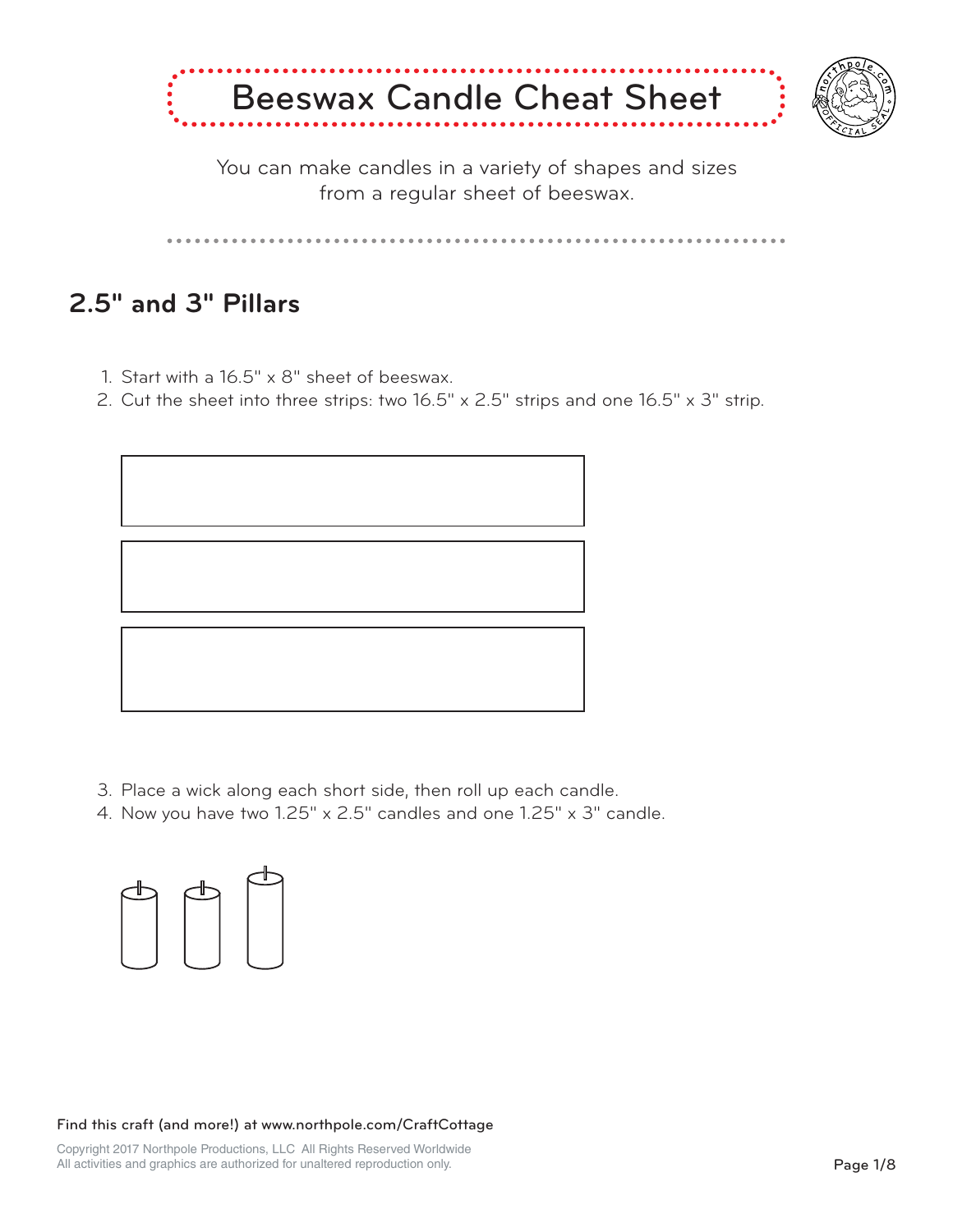## **4" Tapers**

- Start with a 16.5" x 8" sheet of beeswax. 1.
- 2. Cut the sheet into quarters.

- Place a wick along each short side, then roll up each candle. 3.
- 4. Now you have four 0.75" x 4" candles.

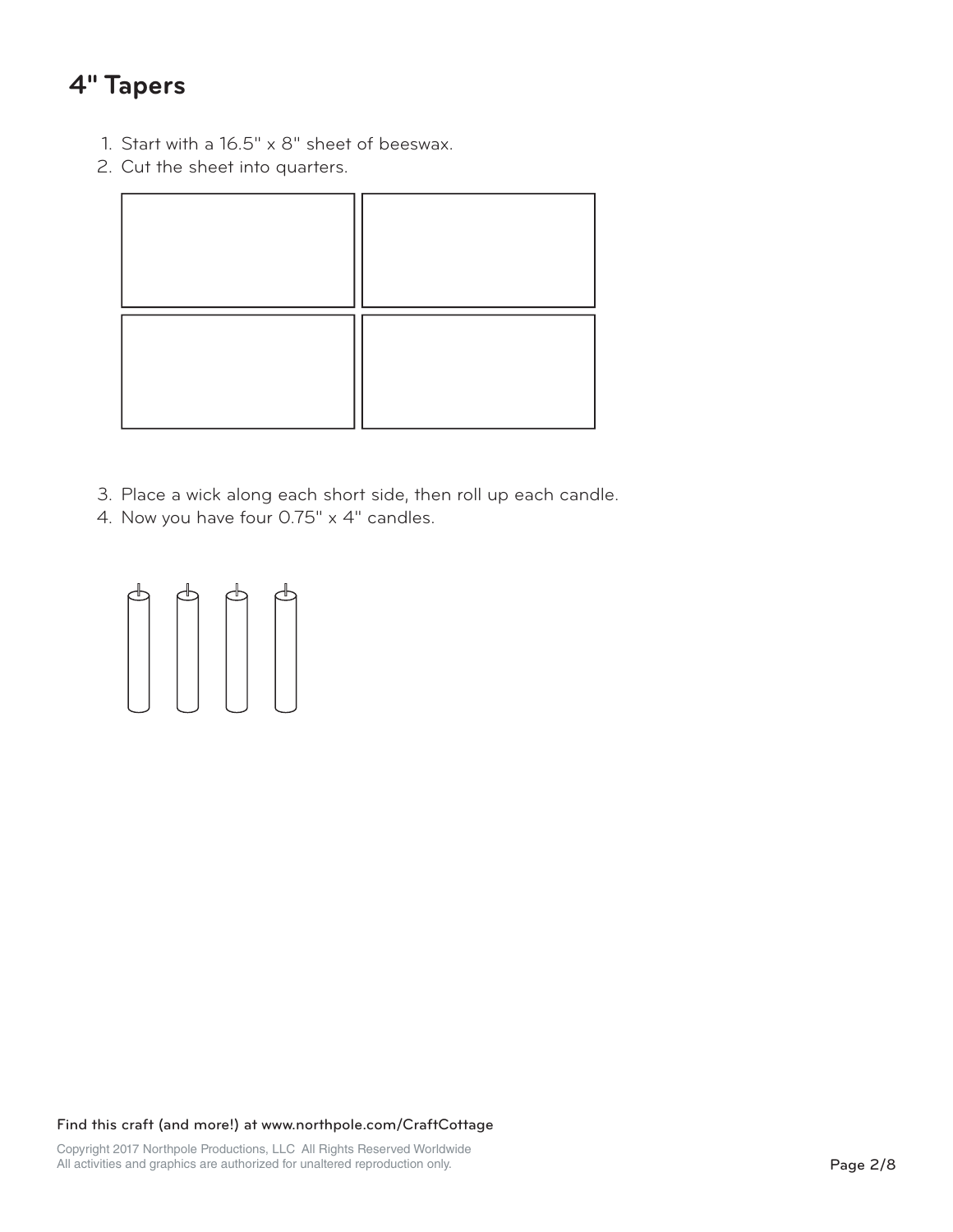## **4" Thin Pillars**

- Start with a 16.5"x 8" sheet of beeswax. 1.
- 2. Cut the sheet in half lengthwise.



- Place a wick along each short side, then roll up each candle. 3.
- 4. Now you have two 1.25" x 4" candles.

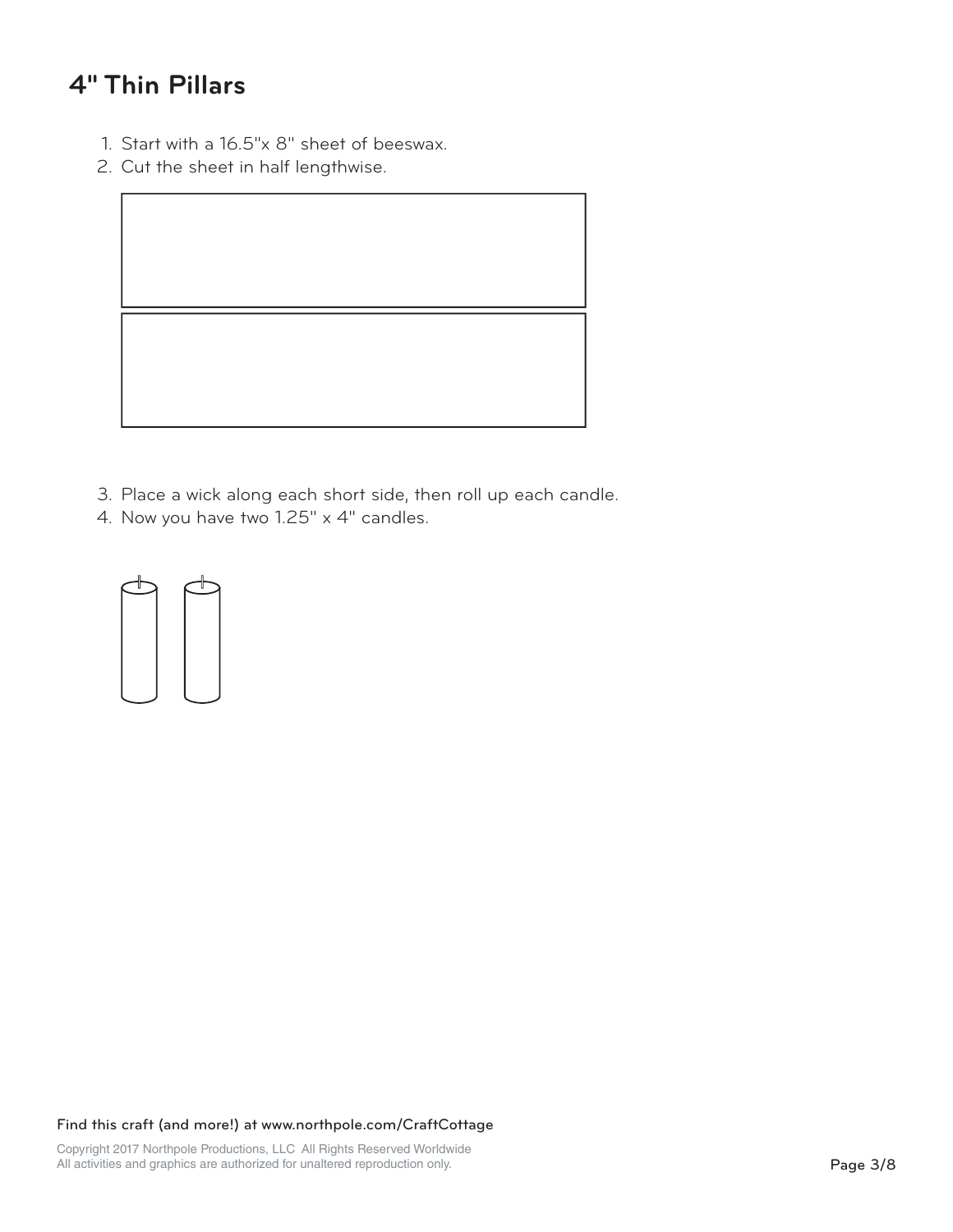## **4" Medium Pillar**

- Start with a 16.5" x 8" sheet of beeswax. 1.
- 2. Cut the sheet in half lengthwise.



3. Place a wick along the short side of one piece of beeswax, then roll to create a candle.



Place this candle on top of the other piece of beeswax and roll it up. 4.



5. Now you have a  $1.75" \times 4"$  candle.



### Find this craft (and more!) at www.northpole.com/CraftCottage

Copyright 2017 Northpole Productions, LLC All Rights Reserved Worldwide All activities and graphics are authorized for unaltered reproduction only.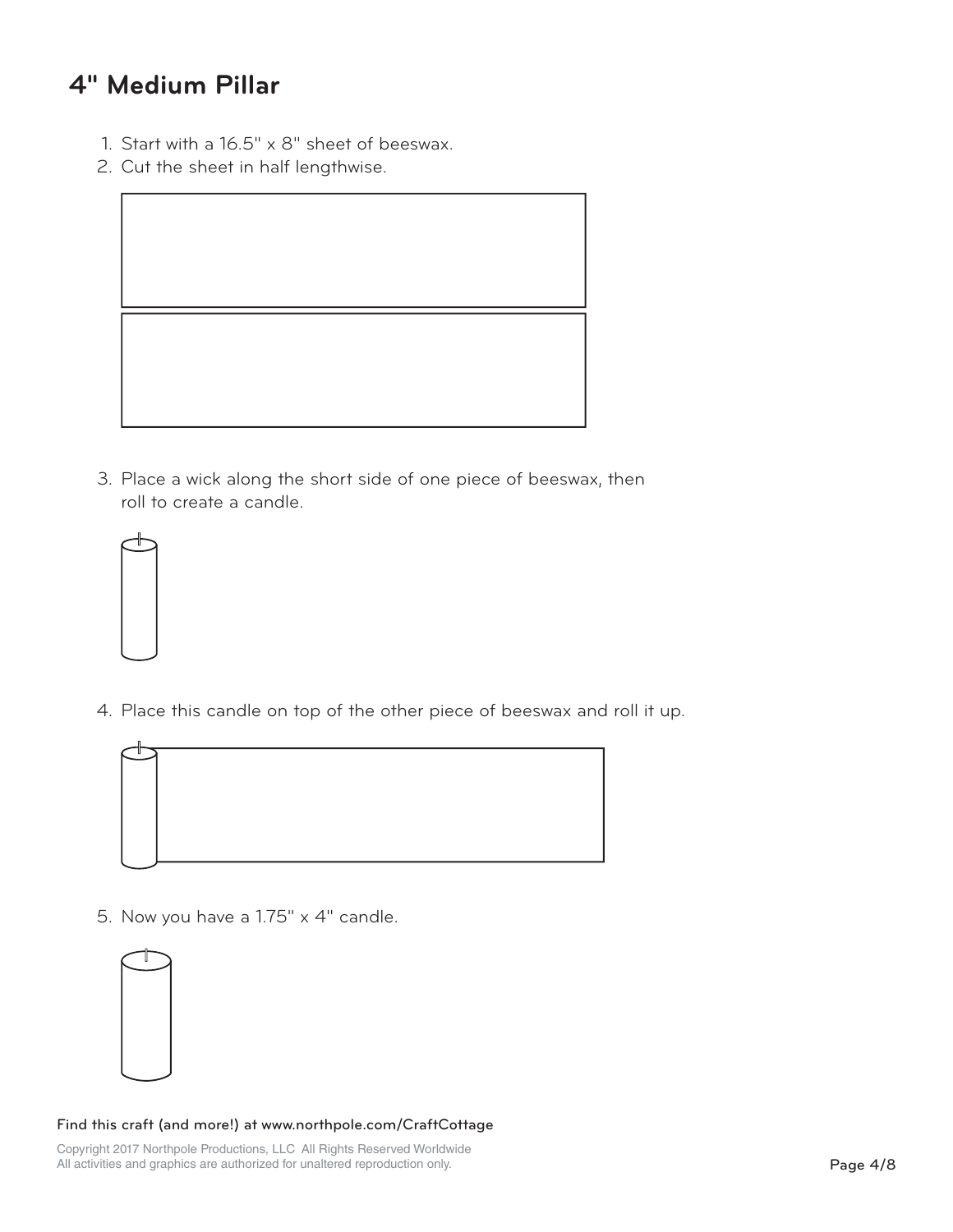## **1" Mini Candles**

- Start with a 16.5" x 8" sheet of beeswax. 1.
- Cut the sheet into 16.5" x 1" strips. 2.

- Place a wick along each short side, then roll up each candle. 3.
- 4. Now you have eight 1.25" x 1" candles.

# $\begin{picture}(130,10) \put(0,0){\line(1,0){10}} \put(15,0){\line(1,0){10}} \put(15,0){\line(1,0){10}} \put(15,0){\line(1,0){10}} \put(15,0){\line(1,0){10}} \put(15,0){\line(1,0){10}} \put(15,0){\line(1,0){10}} \put(15,0){\line(1,0){10}} \put(15,0){\line(1,0){10}} \put(15,0){\line(1,0){10}} \put(15,0){\line(1,0){10}} \put(15,0){\line($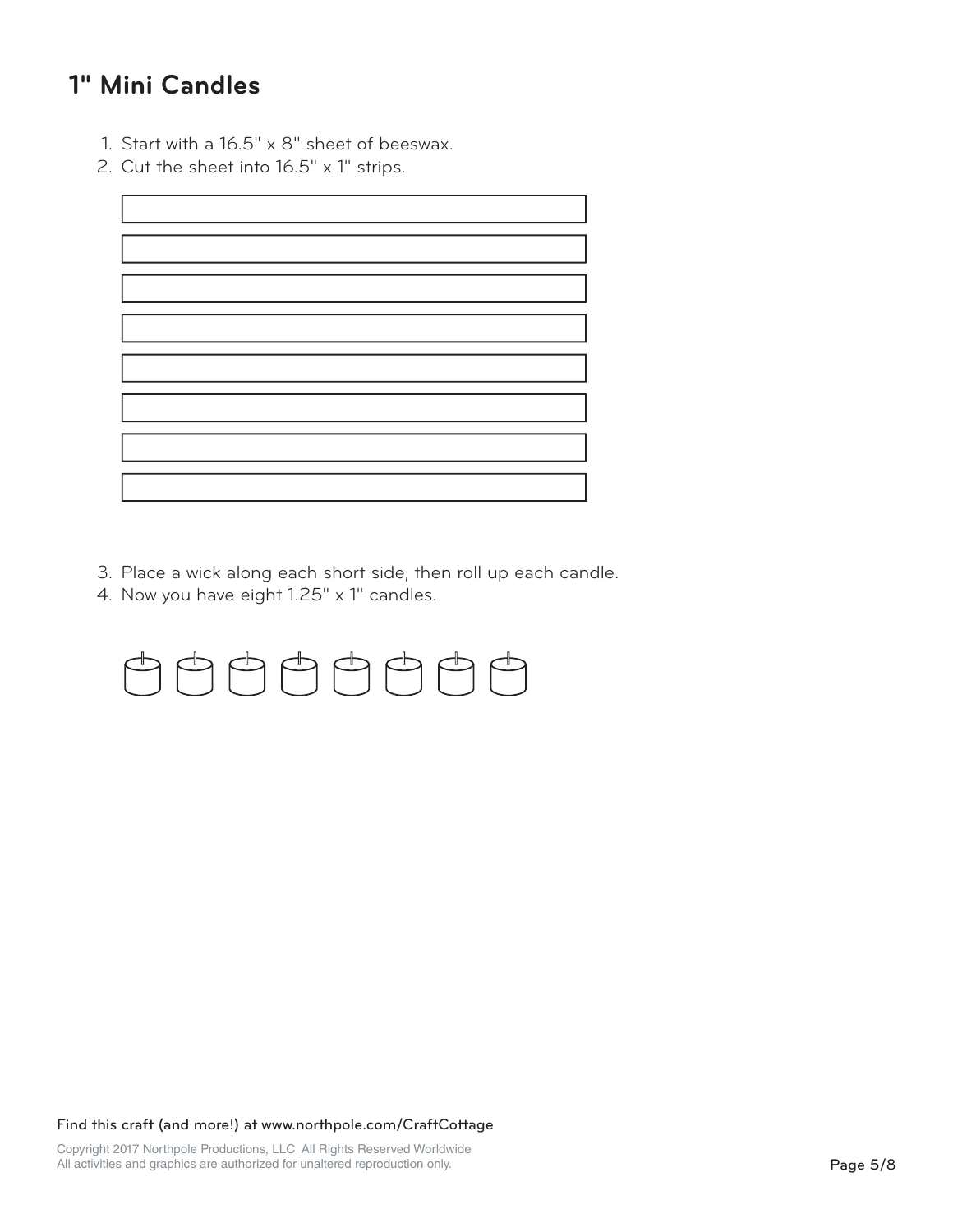### **Two-Color Christmas Tree**

- Start with two 16.5" x 8" sheets of beeswax: one green and one chartreuse. 1.
- 2. Cut each sheet in half lengthwise. Set aside 1 of each color.
- 3. Cut remaining pieces in half.



4. Cut each piece in half diagonally.

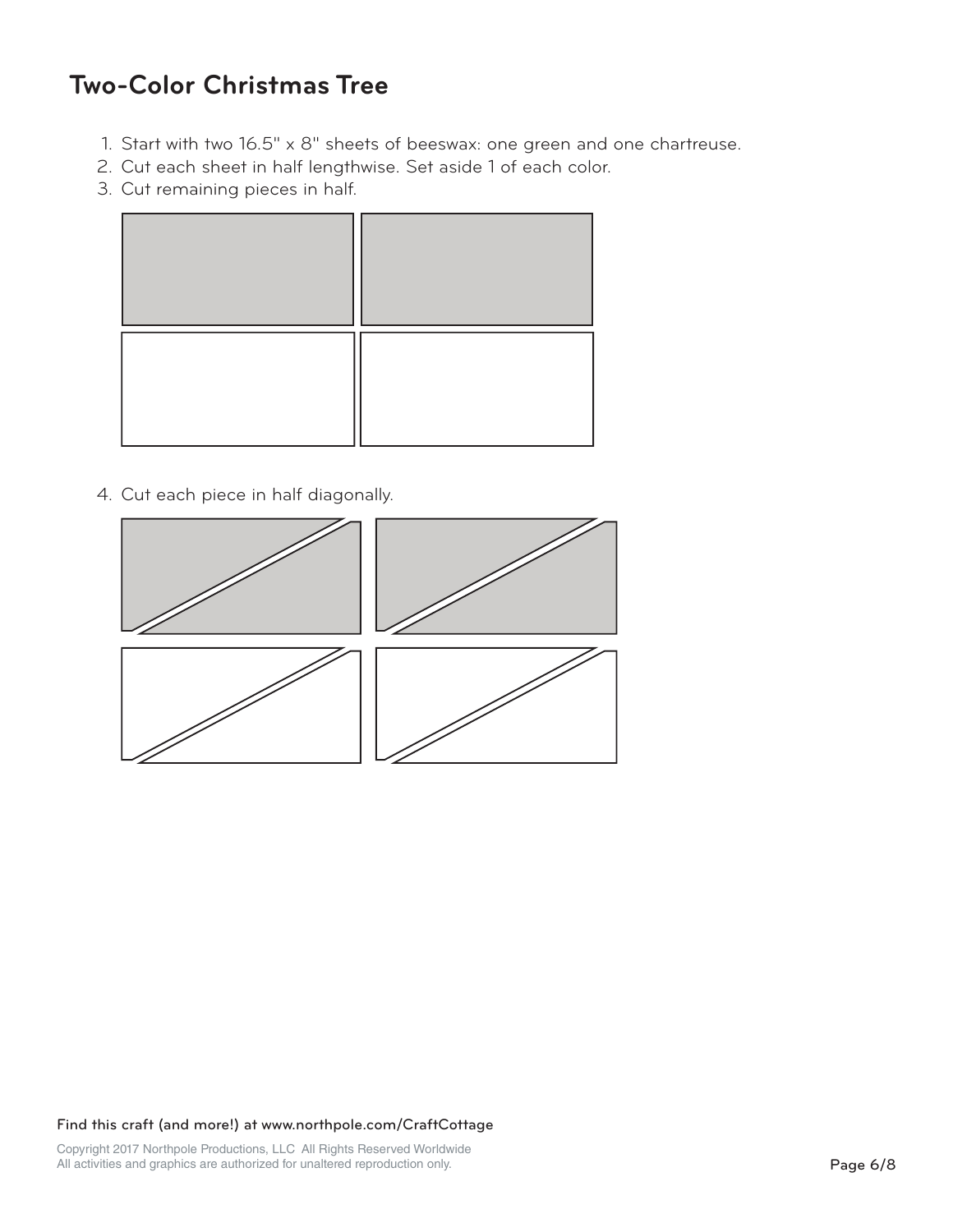# **Two-Color Christmas Tree (cont.)**

5. Stack triangles in pairs. Each pair should have one of each color.



Place a wick along the short side of each pair, then roll to form the candles. 6.



7. Now you have 4 two-color Christmas tree candles.